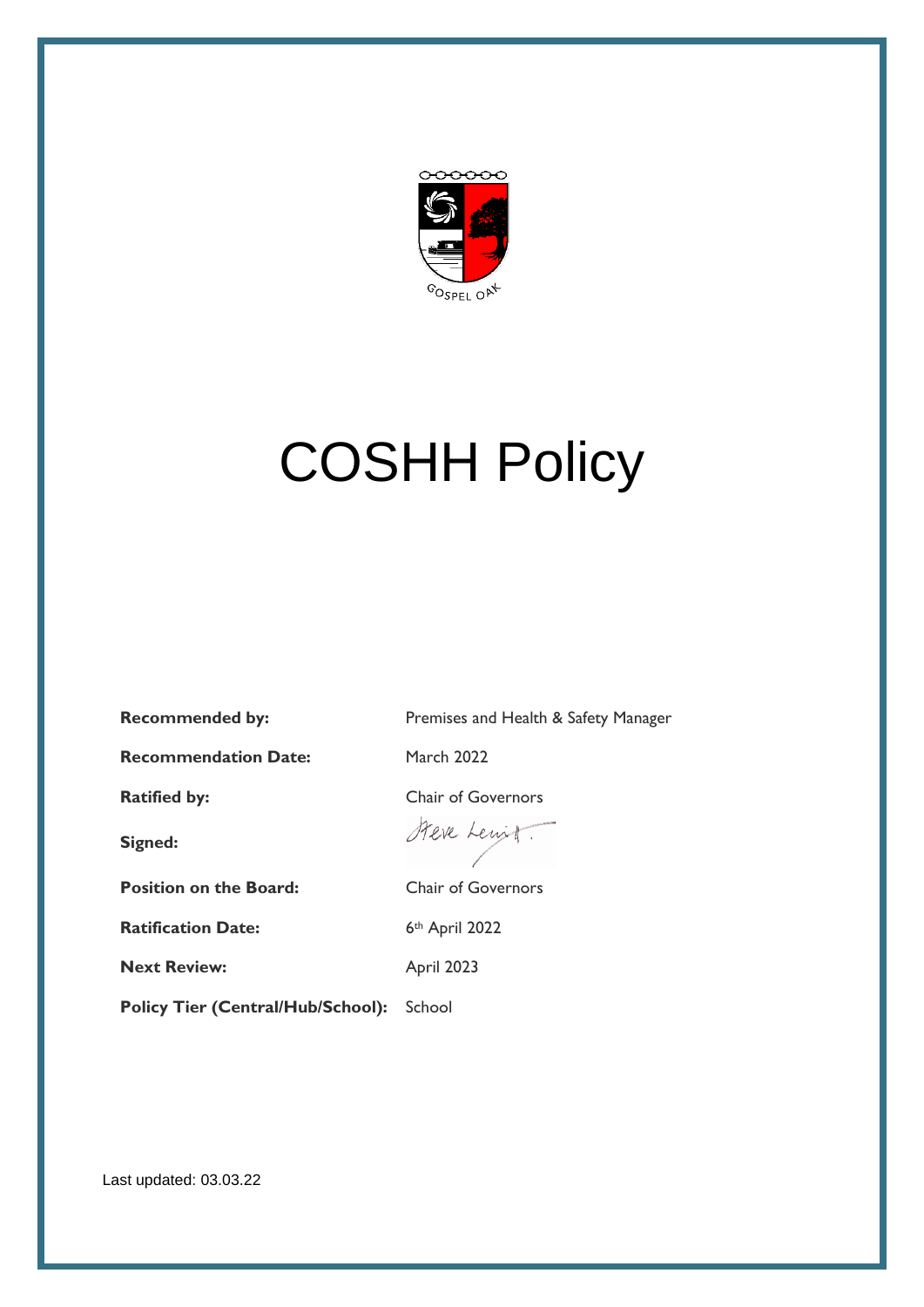## **Contents:**

#### **[Statement of intent](#page-2-0)**

- 1. [Legal Framework](#page-3-0)
- 2. Definitions
- 3. Principal / Premises and Health and Safety Manager Responsibilities
- 4. [Senior Site Operative](#page-4-0) responsibilities
- 5. COSHH [Technician / teacher / contractor](#page-4-1) responsibilities
- 6. [Responsibilities of all members of staff](#page-4-2)
- 7. [COSHH procedures](#page-4-3)
- 8. [Control measures](#page-5-0)
- 9. Health Surveillance
- 10. [Planning for Accidents. Incidents and Emergencies](#page-6-0)
- 11. Training
- 12. Policy Review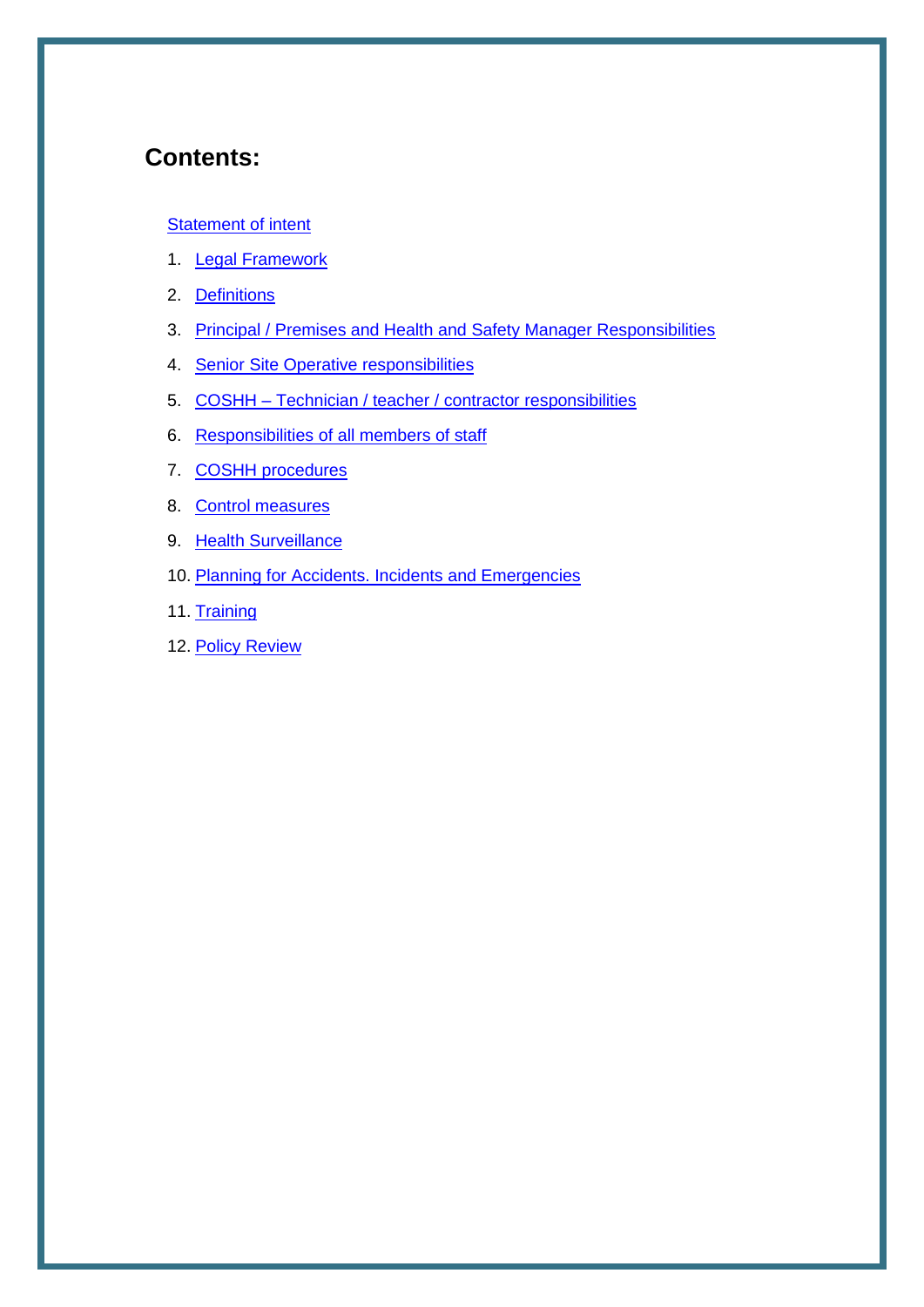### <span id="page-2-0"></span>**Statement of intent**

**Gospel Oak School** understands the importance of protecting the health and safety of all its employees and pupils.

The Control of Substances Hazardous to Health Regulations (COSHH) 2002 (amended 2004), require employers to prevent their employees from being exposed to substances hazardous to health. Where exposure cannot be prevented, employers must ensure that the exposure is adequately controlled, using risk assessments and appropriate control measures.

In accordance with the regulations, the school has created this policy to ensure that all members of staff are aware of their roles and responsibilities for preventing ill health as a result of hazardous substances, and that adequate control measures are implemented and monitored at the school.

The main aims of this policy are:

- To assess the risk of hazardous substances used in the school and the impact they may have on health.
- To implement appropriate control measures to manage identified risks.
- To regularly monitor control measures and ensure that they are adequate, including the review of control equipment.
- To regularly monitor the extent to which staff and pupils are exposed to hazardous substances and conduct health surveillance where necessary.
- To provide training for members of staff on the hazards, risks and precautions needed for effective control.

This policy is applicable to all full-time, part-time and supply staff, pupils, contractors, volunteers, and work placement students.

Signed by:

**Principal Date:** 

**Chair of governors** Date: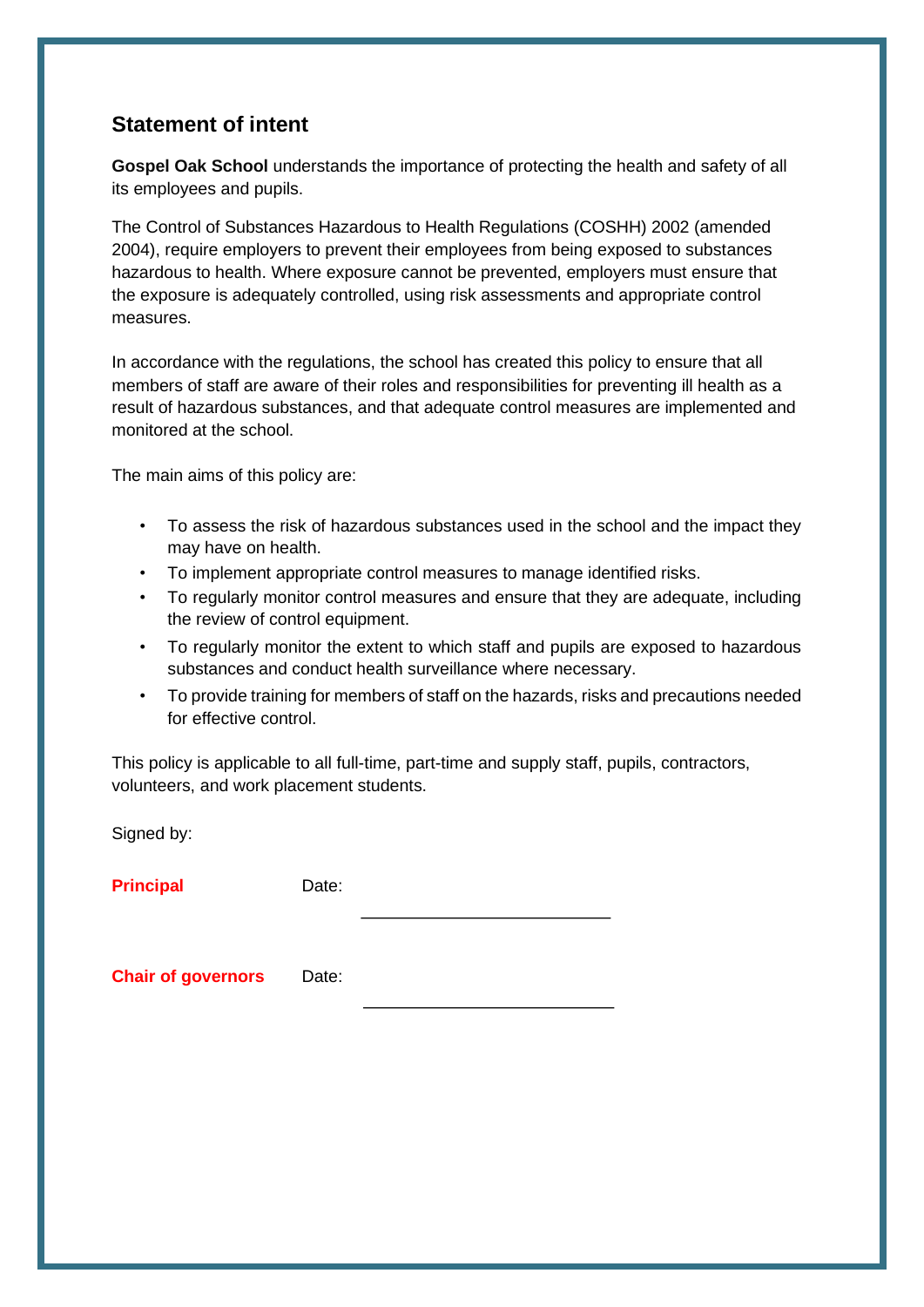#### <span id="page-3-0"></span>**1. Legal Framework**

- 1.1. This policy has due regard to the related statutory legislation, including but not limited to the following:
	- The Health and Safety at Work etc. Act 1974
	- The Control of Substances Hazardous to Health Regulations 2002 (as amended 2004)
- 1.2. This policy will also have due regard to the following guidance:
	- HSE (2012), 'Working with substances hazardous to health'
	- 1.3. This policy will be implemented in conjunction with the following

policies:

- **Health and Safety Policy**.
- **Risk Assessment Policy**.

#### **2. Definitions**

- 2.1. For the purpose of this policy, a hazardous substance is any substance which may cause ill health if inhaled, ingested, injected or absorbed through the skin, or as a result of being released into the surrounding environment.
- 2.2. There are many examples of hazardous substances which can cause ill health, including:
	- Substances used directly in activities, e.g. cleaning agents, adhesives, and paints.
	- Substances generated from activities, e.g. fumes.
	- Naturally occurring substances, e.g. grain dust.
	- Biological agents such as bacteria and other micro-organisms.
- 2.3. For the purpose of this policy, health surveillance is a system of ongoing health checks (where required) for employees in order to provide data to help employers evaluate health risks and highlight concerns in workplace control measures.
- 2.4. For the purpose of this policy, a Material Safety Data Sheet (MSDS) is a document which provides important health and safety information regarding a substance. This is provided by the supplier or manufacturer and indicates whether a substance is classified as hazardous. Hazard cards (Haz Cards) are also provided by CLEAPPS. (Science and Technology specialist for schools).

### **3. Principal and PHSM Responsibilities**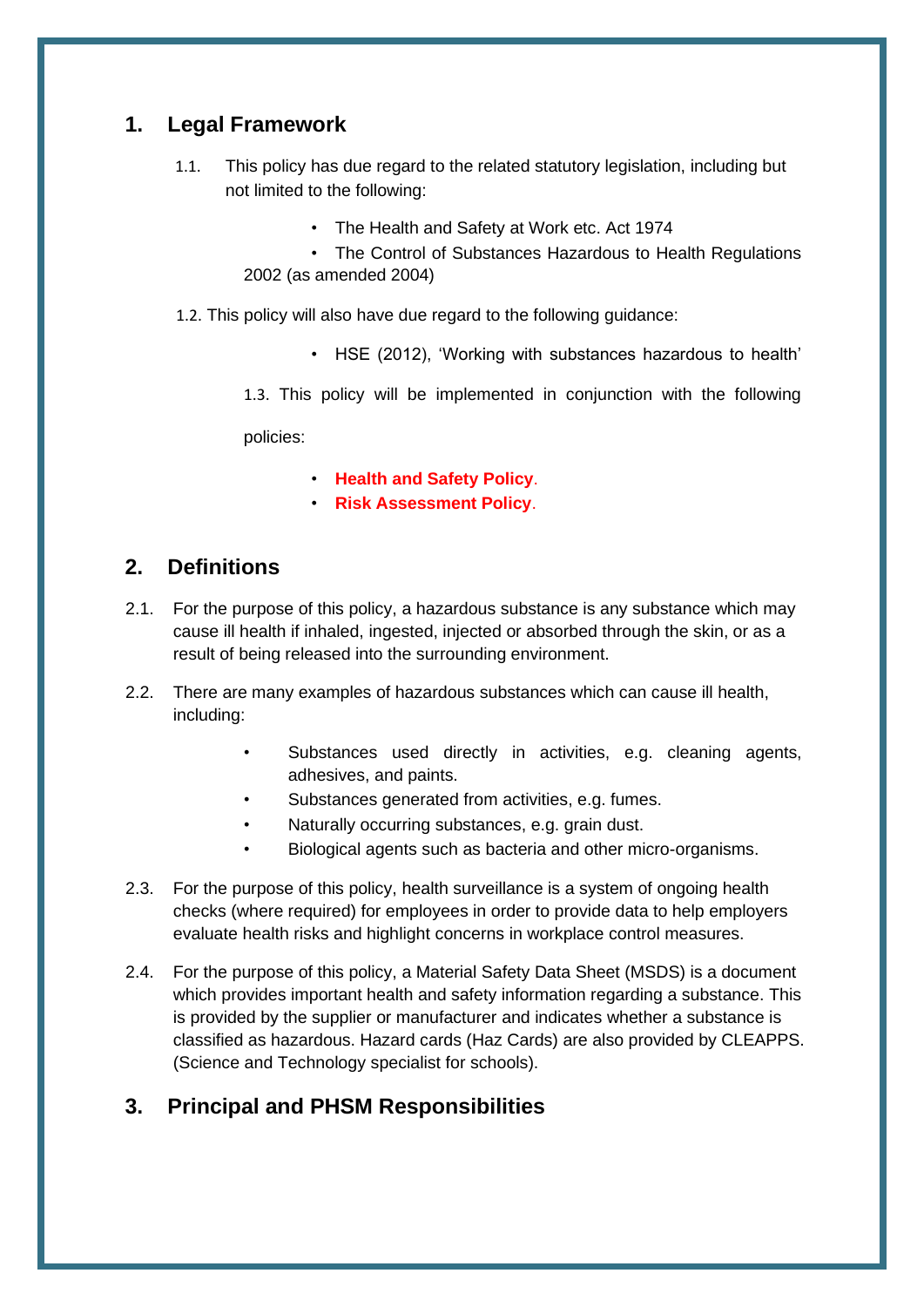- <span id="page-4-0"></span>3.1. The Principal / PHSM oversees the day-to-day implementation of this policy and ensures that all members of staff are fully aware of their roles and responsibilities, as well as the necessary control measures they are required to undertake.
- 3.2. The Principal / PHSM ensures that all members of staff receive effective COSHH training.
- 3.3. The Principal / PHSM ensures that, where possible, the use of hazardous substances is avoided.
- 3.4. The Principal / PHSM ensures that risk assessments are completed, where the use of hazardous substances cannot be avoided, and effective control measures are in place.
- 3.5. The Principal / PHSM ensures that an up-to-date record is maintained of all hazardous substances which are used, and they are clearly labelled.

#### **4. Senior Site Operative / Technician Responsibilities**

- <span id="page-4-1"></span>4.1. The SSO / technicians (With support from PHSM) provides safe storage and disposal arrangements for hazardous substances within their area.
- 4.2. The SSO / technicians (With support from PHSM) purchases personal protective equipment (PPE), ensuring that this is regularly reviewed, is of an appropriate standard and in line with the Health and Safety Policy.

#### **5. COSHH – Technician / Teacher / Contractor responsibilities**

- <span id="page-4-2"></span>5.1. They conduct formal assessments of the health risks relating to activities conducted within their roles / departments.
- 5.2. They prevent and control the exposure of hazardous substances.
- 5.3. They ensure the proper use of controls, such as PPE, are adopted.
- 5.4. They ensure that the controls used are necessary, safe, and regularly reviewed.
- 5.5. Where necessary, they will inform HR of any health-related issues.
- 5.6. The technicians can provide basic instruction, information, and training on the use of hazardous substances or arrange for the appropriate training to be carried out.

#### **6. Responsibilities of all members of staff**

- <span id="page-4-3"></span>6.1. All members of staff are responsible for familiarising themselves with this policy.
- 6.2. All members of staff use hazardous substances in accordance with the risk assessments conducted prior to use and the manufacturer's instructions / Haz Cards, including the required control measures.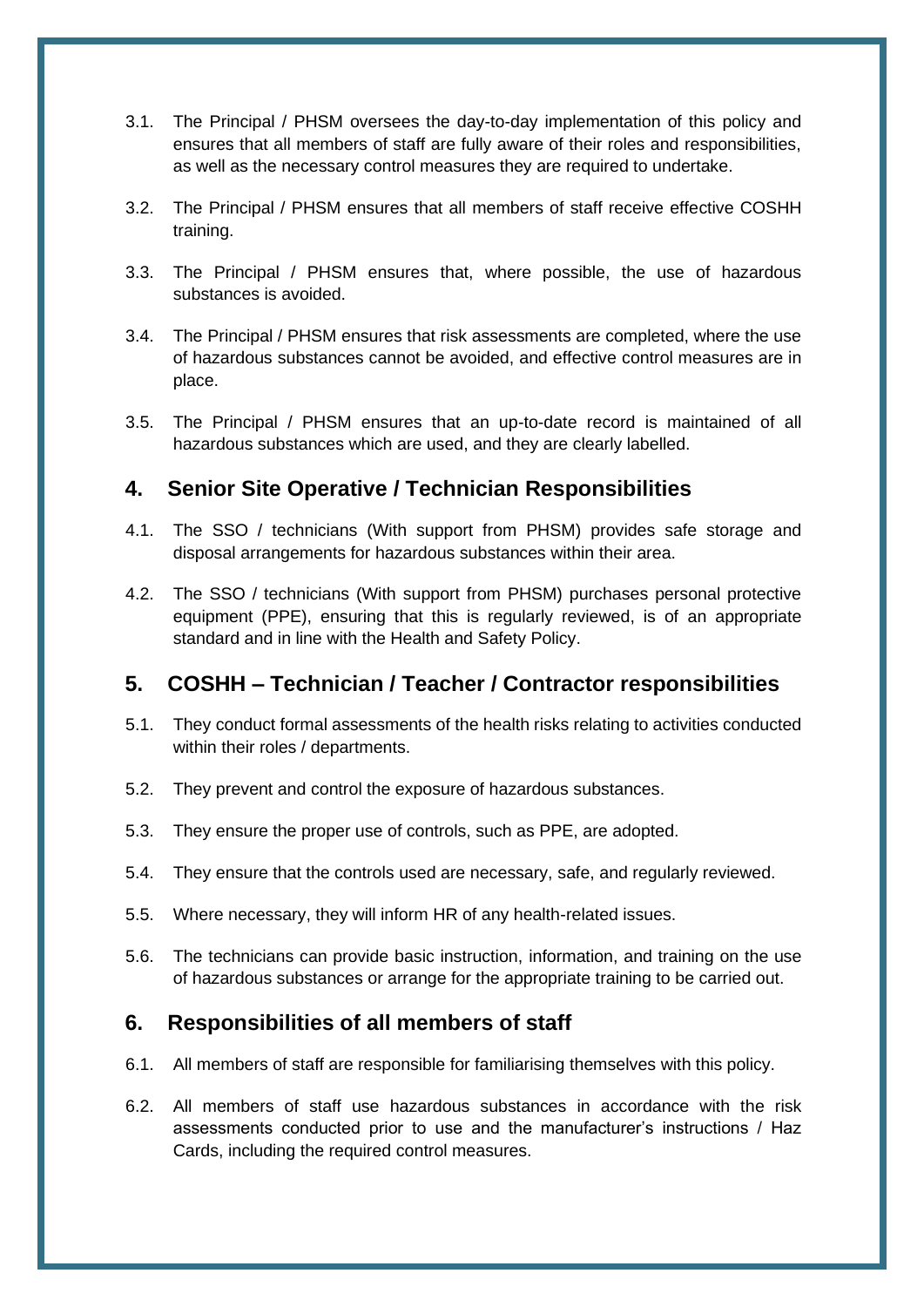- 6.3. All members of staff use PPE when necessary and report any damage to the Technician /PHSM immediately.
- 6.4. All members of staff are required to attend COSHH training sessions where required by their role.
- 6.5. All members of staff ensure they are available for health surveillance and report any health and safety concerns to the PHSM immediately.
- 6.6. All members of staff communicate the COSHH procedures and safety control measures to pupils.

#### **7. COSHH Procedures**

- <span id="page-5-0"></span>7.1. For the school to be compliant with the COSHH regulations, it recognises the important procedures which need to be followed to ensure effective provision of COSHH.
- 7.2. Prior to using hazardous substances, the COSHH Technicians / PHSM conducts a risk assessment, considering the possible hazards that may occur as a result of using the substance.
- 7.3. In all instances, the potential risks are considered and whether the use of the hazardous substance is important to the learning experience.
- 7.4. The risk assessment describes the appropriate control measures that are taken when using the substance, such as using appropriate PPE.
- 7.5. Risk assessments are produced in conjunction with the MSDS / Haz Cards and consider any individuals, including visitors, staff, pupils and contractors, who are likely to be affected by its use.
- 7.6. The procedures and hazards identified in the risk assessment are communicated to the members of staff.
- 7.7. Copies of the risk assessment are given to the relevant members of staff. Copies are also kept in the COSHH register for re-use, training, and staff induction purposes.
- 7.8. All risk assessments are reviewed on an annual basis by the Technicians / Teachers / Site Supervisor / PHSM and any further necessary information is added.

#### **8. Control Measures**

- 8.1. The school eliminates the use of any hazardous substances unless necessary.
- 8.2. All pupils are fully aware of the safety procedures and extra caution is taken when using any hazardous substances involved in teaching, for instance in science lessons.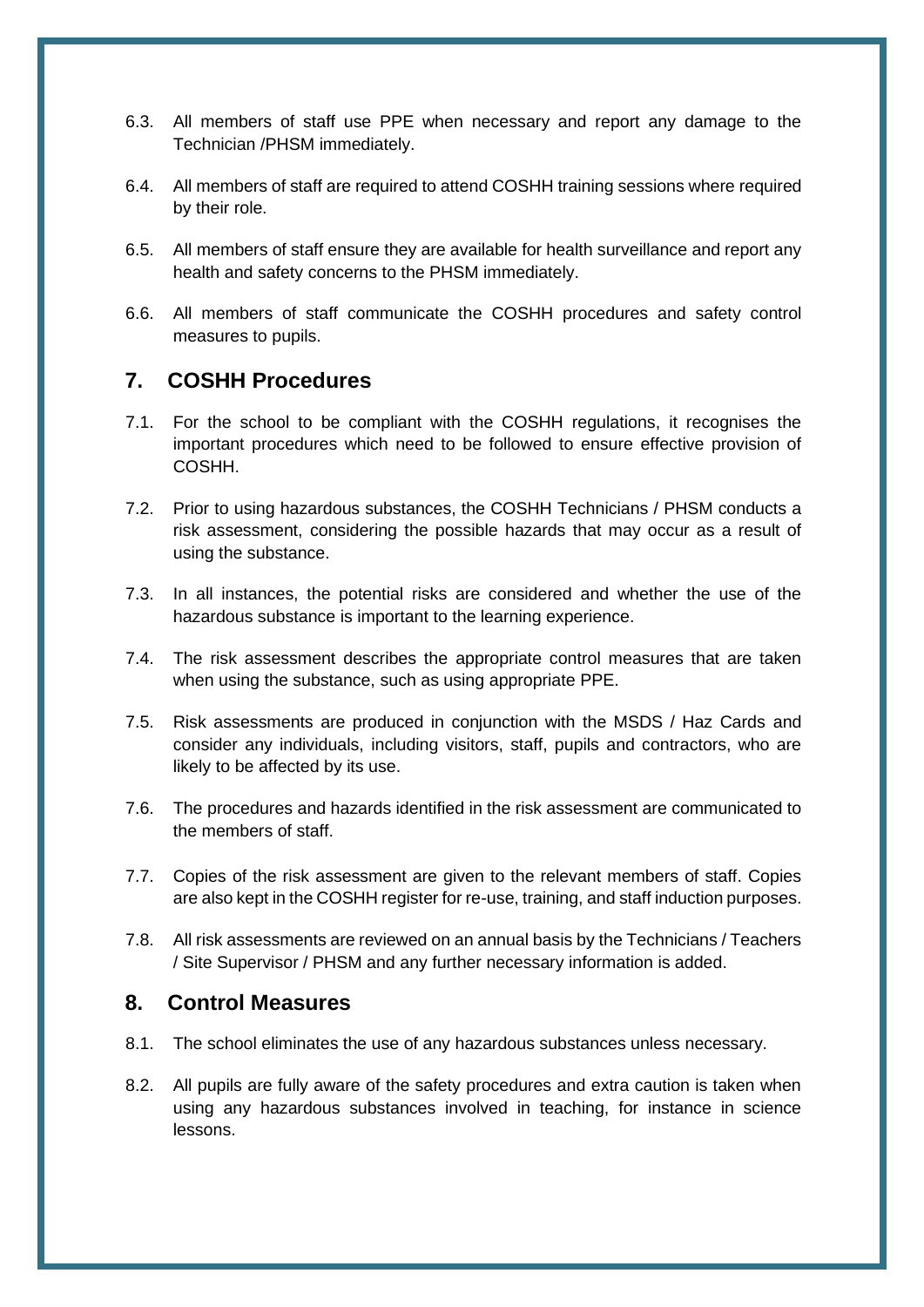- 8.3. Where substances must be used, the COSHH / Technicians aims to substitute this for a less harmful substance to minimise risks.
- 8.4. Where the substance cannot be eliminated or substituted, the amount of time for exposure is minimised.
- 8.5. The amount of the substance used is reduced as much as possible.
- 8.6. Where possible, the substance is used in isolation, away from other areas of the school, to prevent exposure to others.
- 8.7. Appropriate ventilation is used, such as opening windows and external doors.
- 8.8. Appropriate PPE is worn by all those exposed to the substance, such as gloves, safety goggles, dust masks, etc.
- 8.9. When pupils are using a hazardous substance, at least one member of staff is present to supervise pupils and in the case of an emergency.
- 8.10. Hazardous substances are stored safely and securely, and can be found in the science storerooms, site workshop and cleaning stores.
- 8.11. All substances are safely disposed of after use by staff that are trained in COSHH / follow CLEAPPs guidance.
- 8.12. Only staff trained in COSHH / Following CLEAPPs Guidance / Technical qualifications have access to hazardous substances.
- 8.13. Pupils are never permitted to access hazardous substances unsupervised.
- 8.14. All substances are locked away, and out of reach to pupils, with only appropriate members of staff having approved access.
- 8.15. The COSHH/ Technicians / Teachers ensure that these control measures are adequately monitored and maintained.
- 8.16. Members of staff report any defect in control measures to the COSHH Technicians / PHSM immediately so that replacements can be provided.
- 8.17. All concerns regarding COSHH are handled with the utmost importance and priority.

#### **9. Health Surveillance**

- <span id="page-6-0"></span>9.1. In accordance with COSHH regulations, where issues arise – individuals would have referral to Occupational Health with regular reviews if needed in the following instances:
	- 9.1.1. Where an individual is exposed to a substance which is associated with a disease or adverse health effect that is identified by employees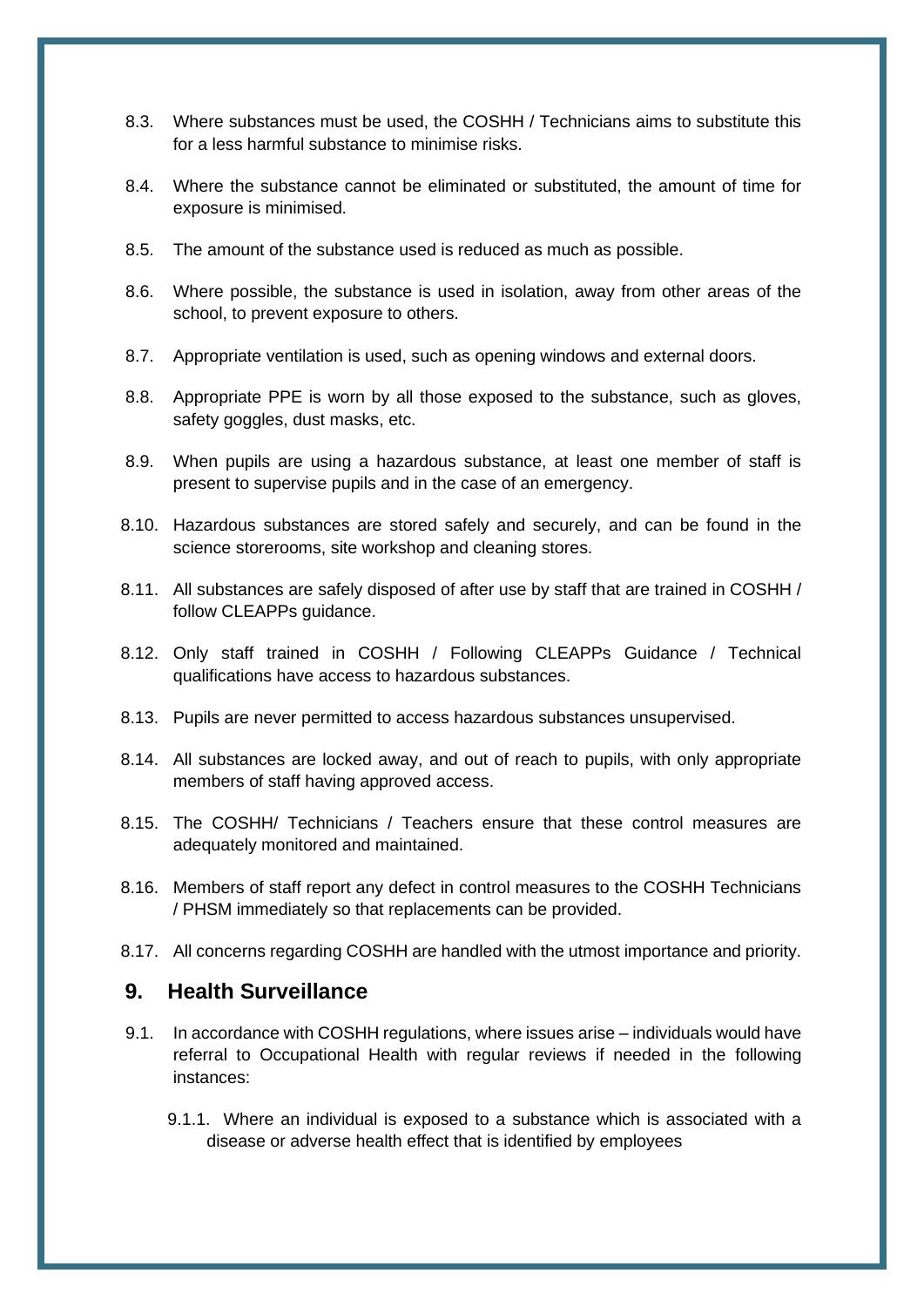- 9.1.2. Where an individual is exposed to a substance which is likely to result in a disease or adverse health effect
- 9.1.3. Where an individual displays signs of a disease or adverse health effect
- 9.2. Health surveillance is conducted by the HR department / Occupational Health, who obtains all the information on the individual's health and keeps a written record of this.
- 9.3. Records must be kept for a minimum of 40 years from the last entry.
- 9.4. The individual can access their health records at any time they should request it.
- 9.5. All individuals at the school have a responsibility to provide honest and true health information and declare any changes to their health that should occur due to the exposure of a hazardous substance.

#### **10. Planning for Accidents, Incidents and Emergencies**

- 10.1. The school aims to effectively manage every identified risk that is involved with the use of a hazardous substance; however, there may be instances when accidents, such as spillages, could occur and may be damaging to an individual's health.
- 10.2. A detailed emergency plan / Hazard Card is established prior to the use of any substance by the Technicians / PHSM as part of the risk assessment.
- 10.3. The risk assessment undertaken for each hazardous substance is kept with each substance, so that members of staff are aware of the emergency procedures and first aid. Hazard cards / MSDS are available and kept with all substances.
- 10.4. Incidents are responded to promptly, and the harmful effects are minimised where possible.
- 10.5. Emergency services are contacted immediately where the incident cannot be resolved by a trained member of staff.
- 10.6. Only members of staff trained in COSHH / CLEAPPS and / or first aid attempt to provide treatment to an individual.
- 10.7. Any accidents are reported to the Principal / PHSM immediately, using the Accident Report Slips and recording on SIMS, which are available from the First Aid office.

#### **11. Training**

- 11.1. The COSHH / Technicians are aware of:
	- 11.1.1. The names of the substances they work with and could be exposed to, as well as the associated risks and the use of MSDS / Hazard Cards.
	- 11.1.2. The appropriate precautions and control measures that they are expected to take to protect themselves, pupils, and others at the school.